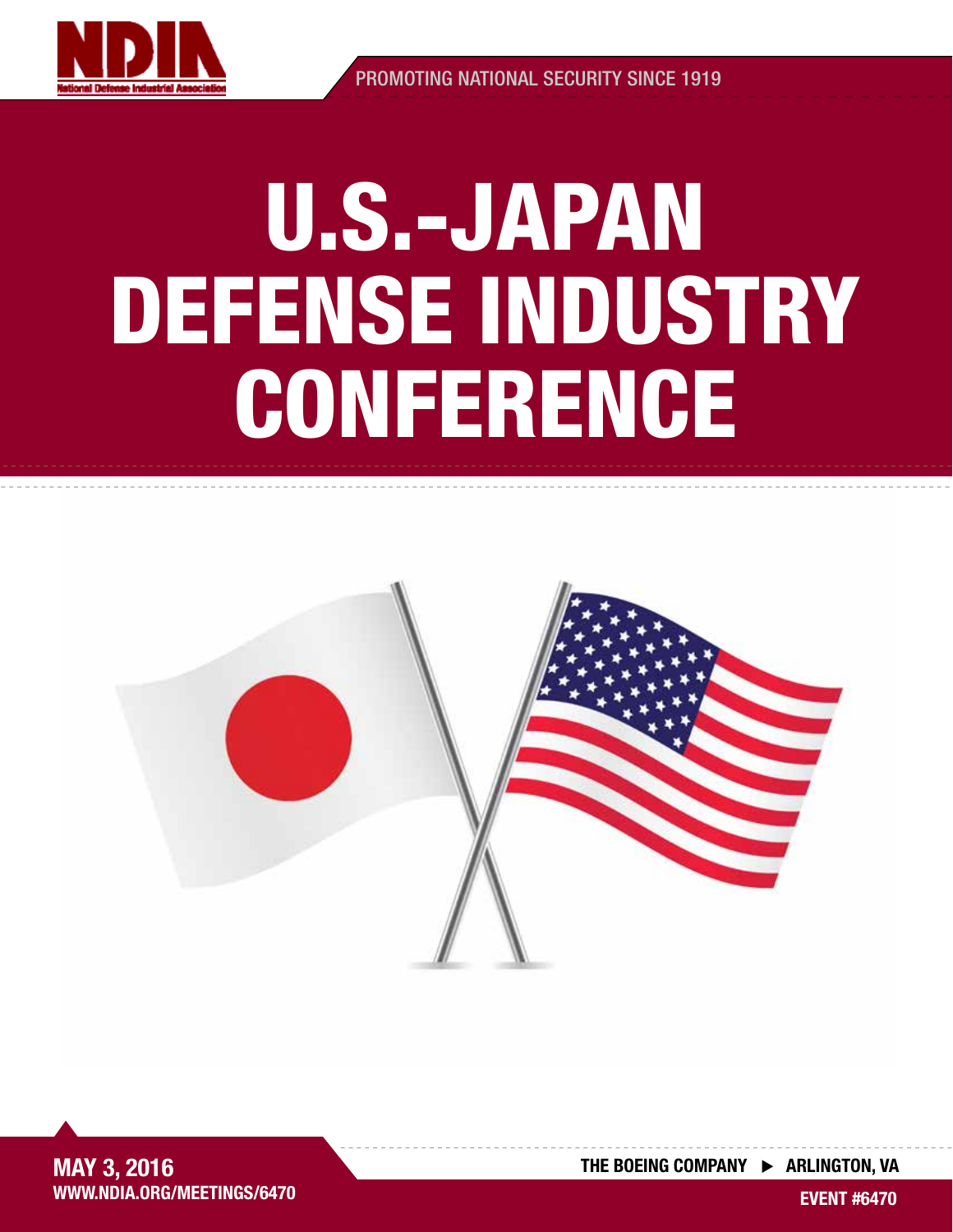## TUESDAY, 3 MAY 2016

| 7:30am - 8:30am       | REGISTRATION & NETWORKING COFFEE                                                                                                                                                                                                                                                                                                                                                                                                                                                                                                                                           |
|-----------------------|----------------------------------------------------------------------------------------------------------------------------------------------------------------------------------------------------------------------------------------------------------------------------------------------------------------------------------------------------------------------------------------------------------------------------------------------------------------------------------------------------------------------------------------------------------------------------|
| $8:30am - 8:40am$     | <b>WELCOME REMARKS</b><br>Gen Craig McKinley, USAF (Ret), President & CEO, National Defense Industrial Association<br>• Mr. Kazuaki Kama, Chairman, Society of Japanese Aerospace Companies                                                                                                                                                                                                                                                                                                                                                                                |
| $8:40am - 8:55am$     | <b>U.S.-JAPAN RELATIONSHIP</b><br>• Mr. Atsuyuki Oike, Deputy Chief of Mission, Embassy of Japan                                                                                                                                                                                                                                                                                                                                                                                                                                                                           |
| $8:55am - 9:10am$     | U.S.-JAPAN SECURITY PARTNERSHIP<br>• Mr. Abraham Denmark, Deputy Assistant Secretary of Defense for East Asia, Office of the Under Secretary<br>of Defense, Policy                                                                                                                                                                                                                                                                                                                                                                                                         |
| $9:10am - 10:00am$    | ALLIANCE OVERVIEW: AN OPERATIONAL PERSPECTIVE<br>CAPT Brent Sadler, USN, Navy Asia Pacific Advisory Group<br>Colonel Yasuhiro Ogawa, JASDF, Air Attaché and Assistant Defense Attaché, Embassy of Japan                                                                                                                                                                                                                                                                                                                                                                    |
| $10:00am - 10:50am$   | ARMAMENTS COOPERATION - GENERATING MUTUAL BENEFITS<br>Mr. Matthew Warren, Director for International Armaments Cooperation, Office of the Under Secretary<br>of Defense Acquisition, Technology & Logistics<br>• Mr. Toru Hotchi, Director General, Equipment Policy Department, Acquisition, Technology and Logistics<br>Agency, Japan Ministry of Defense                                                                                                                                                                                                                |
| $10:50am - 11:15am$   | NETWORKING COFFEE BREAK                                                                                                                                                                                                                                                                                                                                                                                                                                                                                                                                                    |
| $11:15am - 12:15pm$   | IMPROVING THE CLIMATE FOR GOVERNMENT-INDUSTRY COOPERATION<br>Sourcing Equipment and Services from Japan - Update on Export Control Reforms and<br>Implications for Readiness Security Implications and Affordability<br>Mr. Michael Vaccaro, Director, Office of Strategic Industries and Economic Security, Bureau of Industry<br>and Security, U.S. Department of Commerce<br>> Promotion of Industry Activities to Include an Update on Japan's Arms Export Control Policy<br>Changes<br>Mr. Eiji Wakai, Deputy Director General, Manufacturing Industries Bureau, METI |
| $12:15$ pm $-1:30$ pm | LUNCHEON AND KEYNOTE ADDRESS<br>• Hon. Frank Kendall, Under Secretary of Defense for Acquisition, Technology & Logistics                                                                                                                                                                                                                                                                                                                                                                                                                                                   |
| $1:30$ pm $- 2:15$ pm | BUILDING AN INDUSTRIAL AND TECHNOLOGY RELATIONSHIP - OPPORTUNITIES<br><b>FOR JAPANESE COMPANIES</b><br>Dr. Kevin Geiss, Lead Executive for Japan R&D Collaboration, U.S. Air Force Research Lab<br>CAPT Kevin Quarderer, USN, Global Executive Officer, Office of Naval Research                                                                                                                                                                                                                                                                                           |